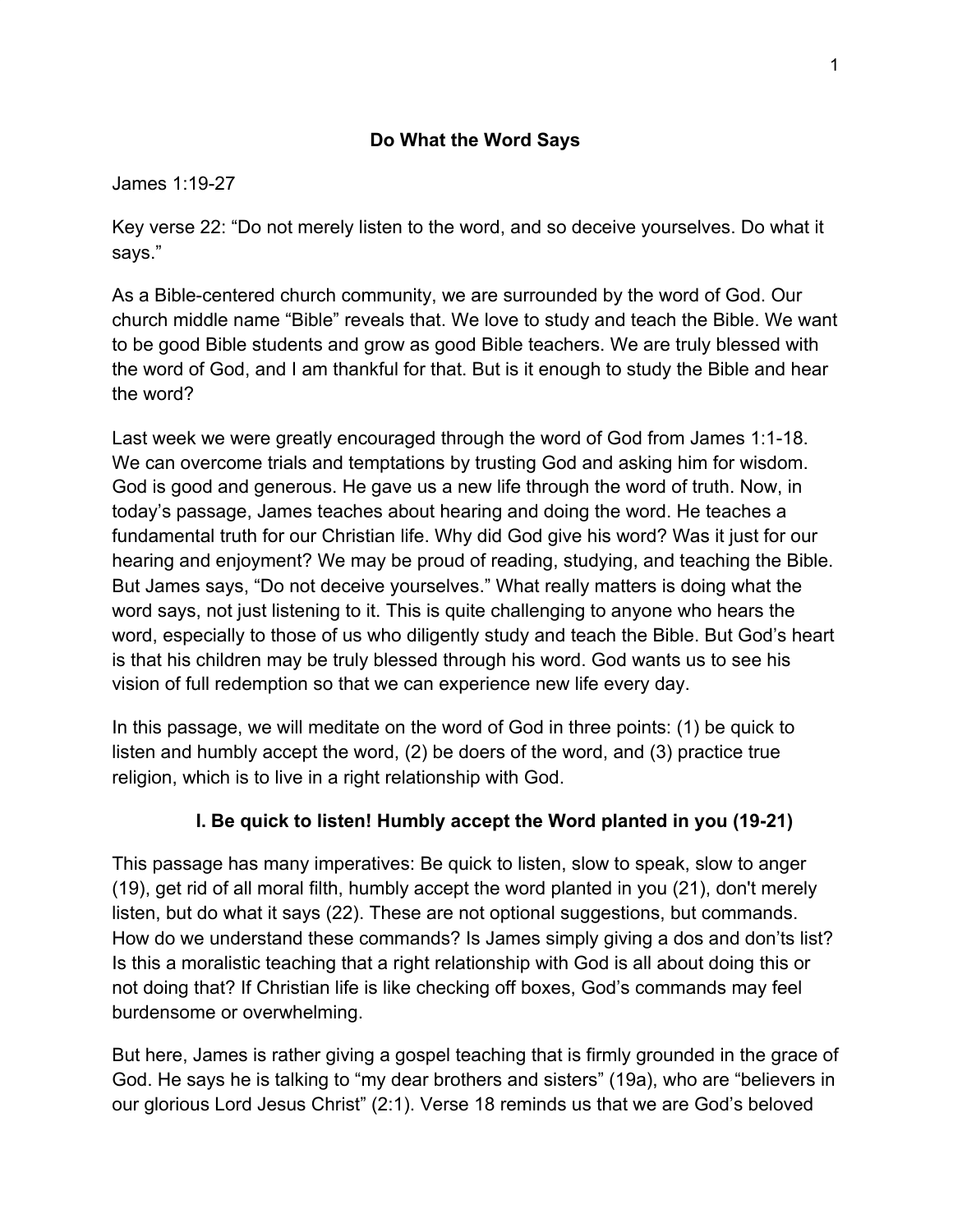children born of the word of truth. He gave us a new birth (a new life) through the gospel of Christ Jesus our Lord. Based on this grace, now James gives us instructions for life. They are not burdensome. As a train moves by an engine, our Christian life moves by the engine of grace.

In verse 19b, James exhorts, "**Everyone should be quick to listen, slow to speak and slow to become angry.**" The topic here is about listening. Are you a good listener? According to a professor of psychology, "Most of us think of ourselves as better listeners than we actually are….Talking without listening is like snipping an electrical cord in half and hoping that somehow something will light up." (Michael Nichols, The Lost Art of Listening). We are often full of opinions and comments to share. People want to be heard. Often people envy a great talker. But the great talker is usually not a great listener. Why do you think God gave us two ears and one mouth? Certainly not to let the word go in one ear and out the other. As wisdom says, it is wise for us to listen twice as much as we speak. Proverbs 10:19 says, "When words are many, transgression is not lacking, but whoever restrains his lips is prudent."

Also, we need to be slow to become angry. Why is anger such a big deal? It is "**because human anger does not produce the righteousness that God desires**" (20). Human anger is not a pure emotion. It is destructive. It not only destroys us, but also those around us and our relationships. We often think that whenever we are angry, we are angry for some "righteous" cause. But most of the time when I become angry, it's more about myself; I want to defend my feelings and promote my agenda in the name of a "righteous" cause. We get angry because we are frustrated or not in control. But our anger can never produce the righteousness that God desires. Proverbs 14:29 says, "Whoever is slow to anger has great understanding, but he who has a hasty temper exalts folly." God wants us to be understanding, not hot-tempered. God wants us to extend grace to others and be slow to anger. This requires us to overcome our self-centeredness. But how can we do that? How can we be slow to anger when we are so focused on ourselves? The answer is through Jesus, who was and is completely and perfectly others centered.

James did not give 10 anger management tips such as: count down slowly from 10, take a breather, go walk around, repeat a mantra, stretch, stop talking, take a timeout. Rather, James introduced a foundational truth: "**Therefore, get rid of all moral filth and the evil that is so prevalent and humbly accept the word planted in you, which can save you**" (21).

First, James starts out by dealing with all moral filth and rampant wickedness in us. We must put away filthiness and evil like putting away dirty garments. Sin, such as anger, bitterness, jealousy, addiction, pornography, etc., gives us a false sense of identity. We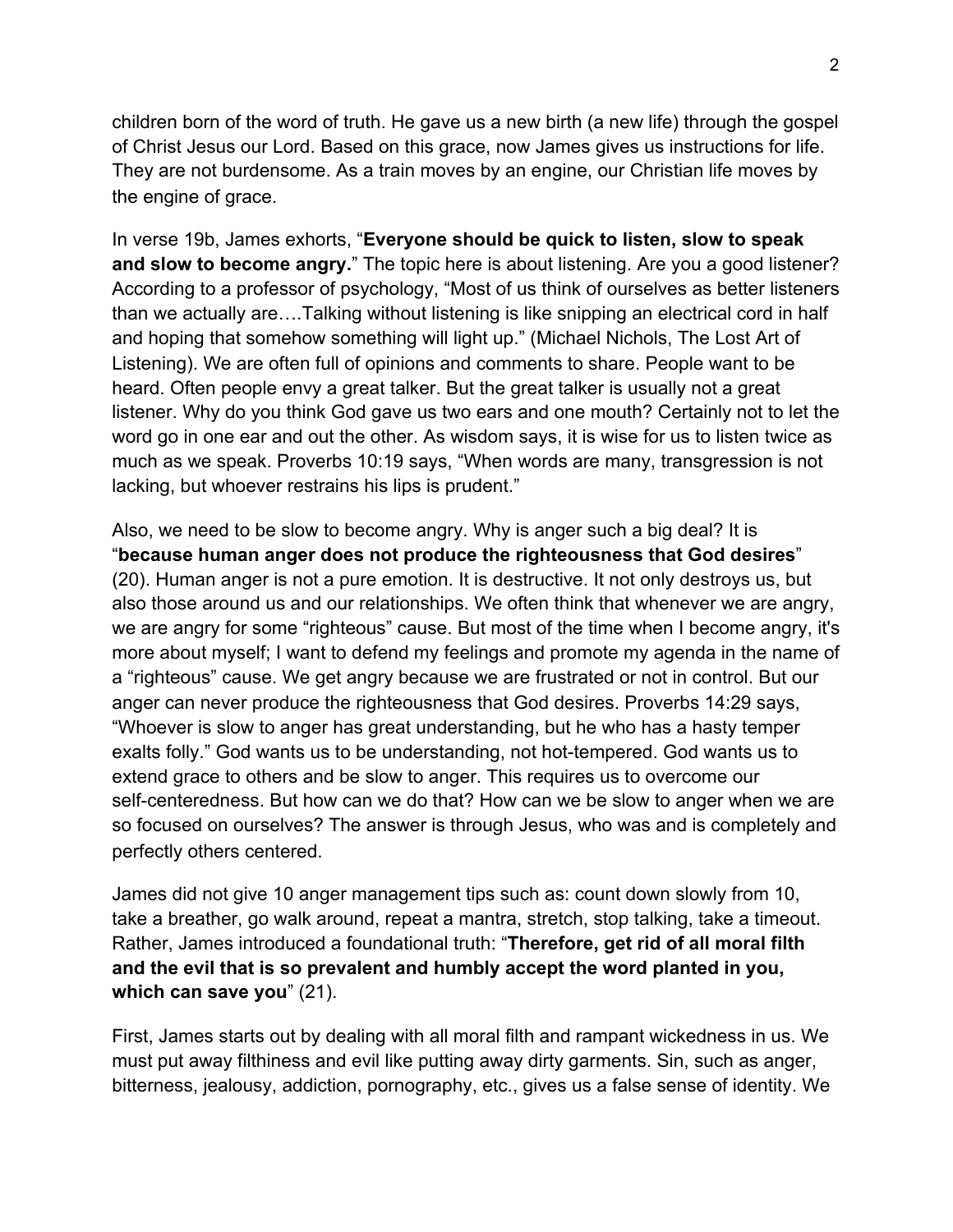must first come to God as we are — with all of our filth and baggage. We must bring all of our ugly parts to Jesus our Savior and take off our wrong identity.

Second, James draws our attention to the life-giving word: "**humbly accept the word planted in you, which can save you**." **"The word planted in you"** refers to the word of the gospel. The life-giving word is planted in our hearts (cf. Jer 31:33). This is a thrilling promise for us that has now become reality through the Holy Spirit. This word planted in us is the power source for our spiritual life, renewal, and growth.

Now, what should our attitude be towards this word planted in us? We should "**humbly accept"** or **"receive with meekness"** (ESV) God's word. In anger, people want to wield their swords. When we are challenged by the word of God to repent and obey, we want to debate or resist the word of God. But meekness is the way of Jesus our Savior, who is gentle and humble. Though he was perfect, he did not come to argue or crush his opponents. Jesus lived in humble obedience to God, showing grace even to his enemies. So, humbly accept the word. In fact, humility is really about receiving. Spurgeon wrote, "It is the door through which God's grace enters to us. We are not saved by working, but by receiving." So, we should let the Lord speak to us through his word. We should let his word take root in our hearts and lives.

Through receiving God's word again and again, our faith grows. The word of God has power to save us; it has the power to change us inside out. I used to be easily angry at home so my family called me "angry bird." I didn't know why I got angry. When I came to Jesus' cross with my emotional problem again and again, Jesus accepted me and gave me inner healing and peace. Now after 25 years of my marriage, I am no longer an "angry bird," but a "happy bird." Through the word of the gospel we are being sanctified; through the word of the gospel we will be fully redeemed. Amen! May we humbly accept the planted word of God every day!

# **II. Do not merely listen to the Word! Do what it says (22-25)**

How do we humbly accept the implanted word? We do so by doing what the word says. James 1:22 says, "**Do not merely listen to the word, and so deceive yourselves. Do what it says**." Do we need to hear this again and again? Yes. James knows that we easily deceive ourselves by just listening and not doing. Today, we live in a culture where we are constantly bombarded with information. We get tons of information every day through online media platforms such as YouTube, social media, podcasts, etc.. And, after listening or watching, we usually evaluate what we see by clicking like or dislike. In this time of the pandemic, we may be tempted to passively study the Word and listen to messages in a similar way. Even now, many of you are sitting and listening to this message online. And I'm glad that you are there and listening. But my question is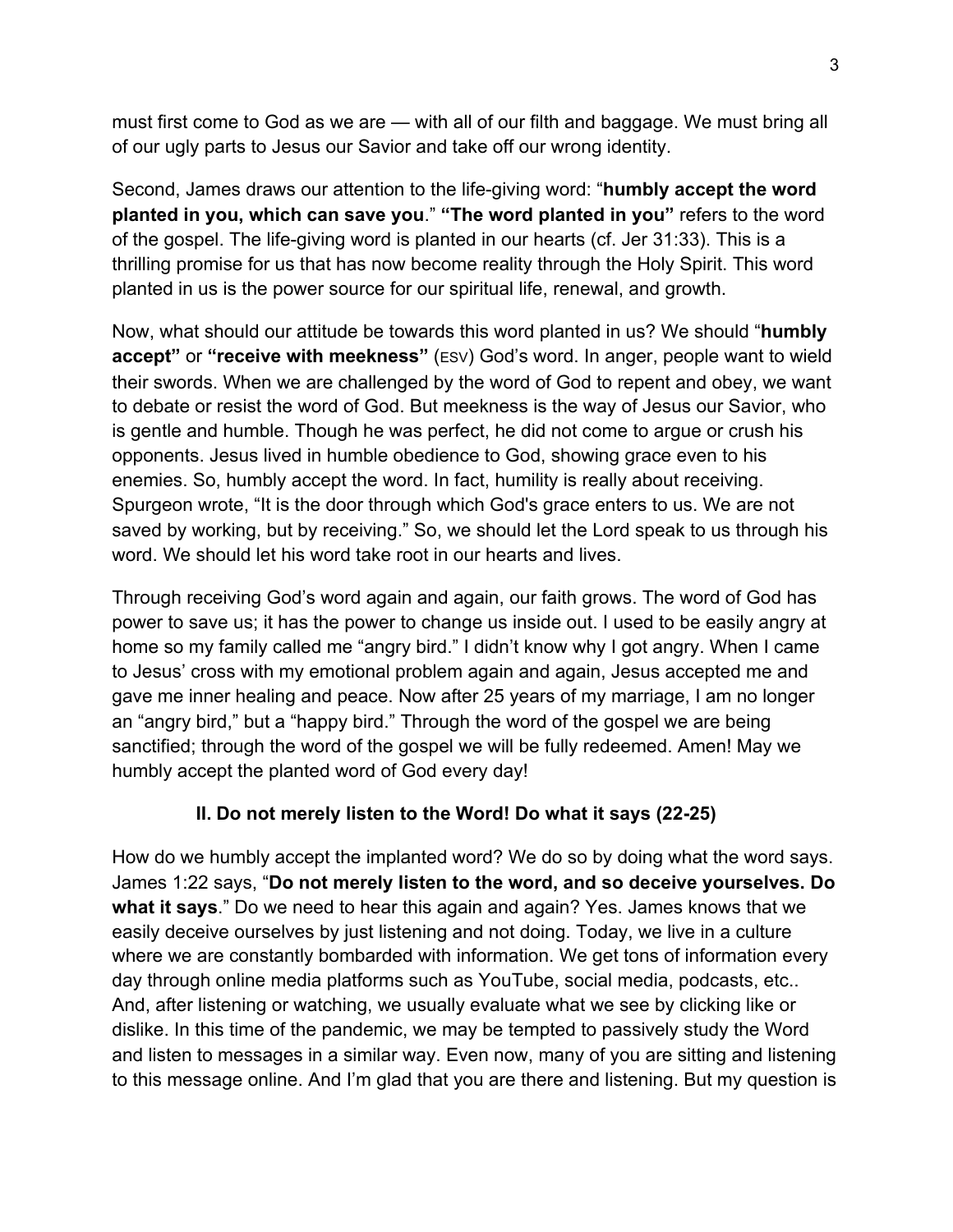this: How are you engaging with the message? Certainly, we are not called to just listen and then forget.

In verses 23-24, James illustrates his point through a mirror analogy. Why do you look in the mirror? Certainly not to admire yourself. You look at your face in a mirror and do something about the imperfections you see: maybe you shave, or pluck some undesirable hairs, or comb your hair or put on makeup. But if someone looks at him or herself in a mirror and five seconds later forgets what they look like, there's no point in looking at the mirror. Likewise, if we merely listen to the word but do not do what it says, we are foolish and missing the point of Bible study.

The problem is that our selfish ego allows the word of God to only come in to our ears and no more. Our selfish ego makes religion serve and promote our own agenda. The religion of this generation can be portrayed as "moralistic therapeutic deism," a term coined by the sociologist C. Smith. It is "moralistic" because it is about making a morally good person. It is "therapeutic" because it makes people feel good about themselves. It is "deism" because God is not needed unless we have a problem to fix. This self-centered religion is not interested in putting the word of God into practice. A documentary film, "American Gospel" exposes this false version of Christianity. By combining Christ with the "American dream," the prosperity gospel boosts our selfish ego.

I believe we have to deal with "cheap grace" as Dietrich Bonhoeffer, a German pastor and theologian expressed: "Cheap grace is the deadly enemy of our Church. We are fighting today for costly grace… Costly grace confronts us as a gracious call to follow Jesus" (The Cost of Discipleship). Costly grace challenges us to die to our selfish ego and to follow Jesus. Jesus is not looking for fans who merely admire him. Jesus is looking for people who put his words into practice. When I studied theology in Germany following God's calling, my beloved wife challenged me with a question: "Why are you studying theology?" This question implied that my knowledge is nothing until I give my heart and obey the Word. I came to experience that truly knowing is not just knowing with my head but engaging with God personally by obeying his Word.

### Verse 25 says, "**But whoever looks intently into the perfect law that gives freedom, and continues in it—not forgetting what they have heard, but doing it—they will be blessed in what they do**."

The expression "to look intently into" (that is, to "look into something by stooping down") tells about a sincere attitude toward God's word, studying it with great scrutiny and devotion. The word of God is also expressed as "the perfect law that gives freedom." I love this expression. We love the idea of freedom, but what emotion do you feel when you hear the words "law" or "obedience"? Perhaps these words create some burden or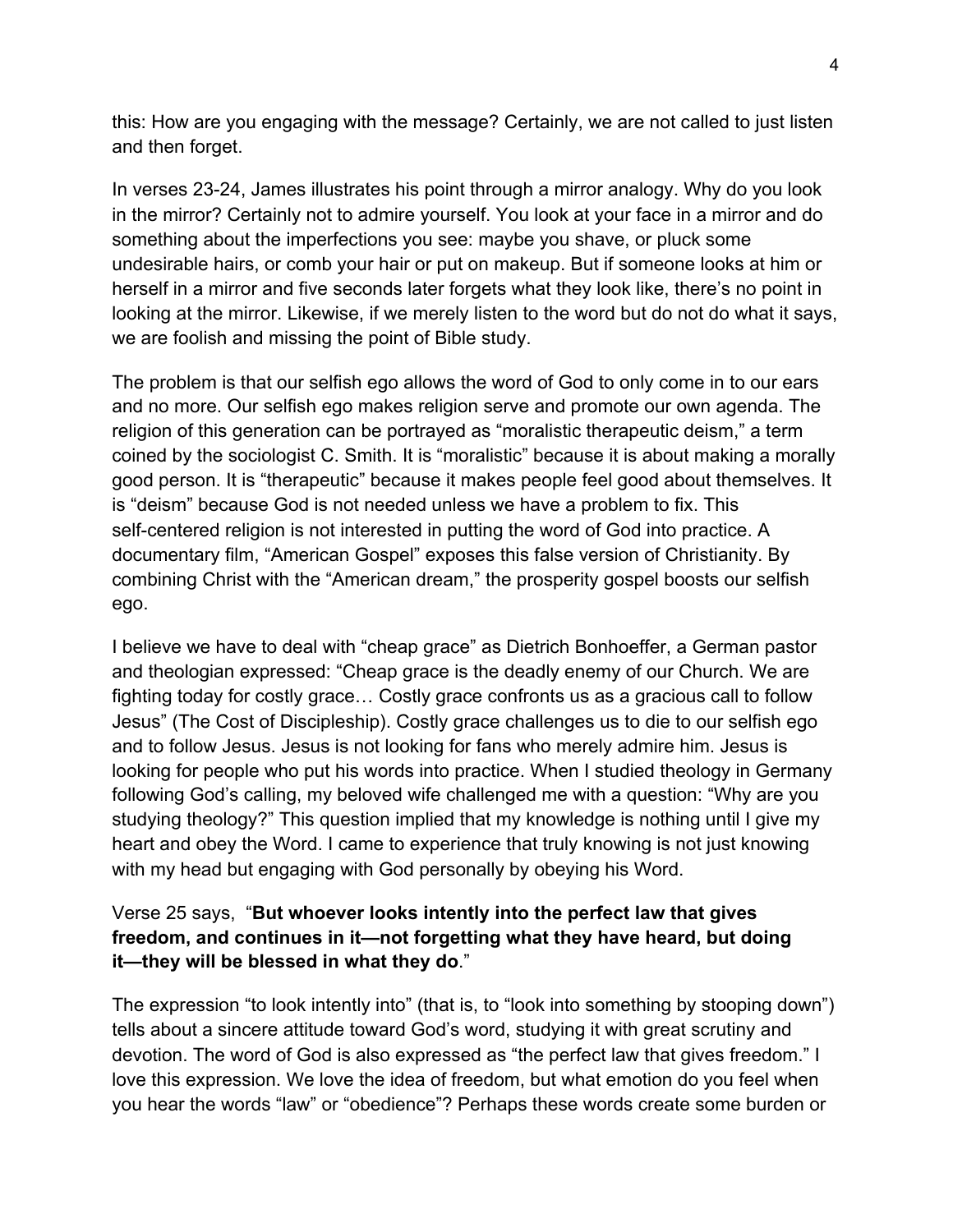resistance, rather than freedom. Why then does James speak about the perfect law that gives freedom? Though such a concept does not exist in our broken world, it is possible through the grace of God. The Lord gives his law as a lifestyle of freedom for those who have been saved. This law is the law of our Savior Jesus Christ who sets us free from bondage to sin. Jesus said, "If you hold to my teaching, you are really my disciples. Then you will know the truth, and the truth will set you free" (Jn 8:31-32). The law of Christ is not burdensome, because it is fulfilled through Christ. The law of freedom safeguards and enables the life of true freedom into which Christ has brought us. We are truly free when we live as those who are created according to the image of God.

To use an analogy, the law of Christ can be likened to the wings of a bird. During the pandemic, my son adopted two parakeets to keep him company. They are amazing little social creatures. The green parakeet can enjoy flying and often flutters around the whole house when we let him out of the cage; but the yellow one cannot and remains only on the floor, because its wings have been clipped. We feel bad for that parakeet. My point is that just like wings enable a bird to fly, the law of Christ leads us to freedom empowered by the Holy Spirit.

So, we are truly blessed when we continue obeying the law of Christ. Psalm 1:3 says, "That person is like a tree planted by streams of water, which yields its fruit in season and whose leaf does not wither— whatever they do prospers." God wants us to be blessed. As we obey the law of Christ, we will be like a tree planted by streams of water, that yields its fruit in season. The word of God is the source of life; the word of God is like delicious and nutritious food that nourishes us; it transforms us into the image of Christ. His word enables us to overcome hardships and challenges. This is the blessing of a full life and a true humanity. May we enjoy this blessed life by putting God's word into practice!

# **III. Practice True Religion (26-27)**

In verses 26-27, James talks about true religion. He gives us some important examples of putting the word of God into practice such as to bridle our tongues, to show concern for the helpless in need, and to live a life of purity.

Verse 26 says, "Those who consider themselves religious and yet do not keep a tight rein on their tongues deceive themselves, and their religion is worthless." For many today, the word "religious" has a negative connotation, but here this word has a positive one, referring to being "devout" or "pious." Religion refers to worship in general. If anyone claims to be devout or pious, they must submit those claims to these tests.

1. Bridle your tongue. If we don't bridle our tongues, we deceive ourselves and our religion is worthless. The Greek word for worthless (*mataios*) is often translated as futile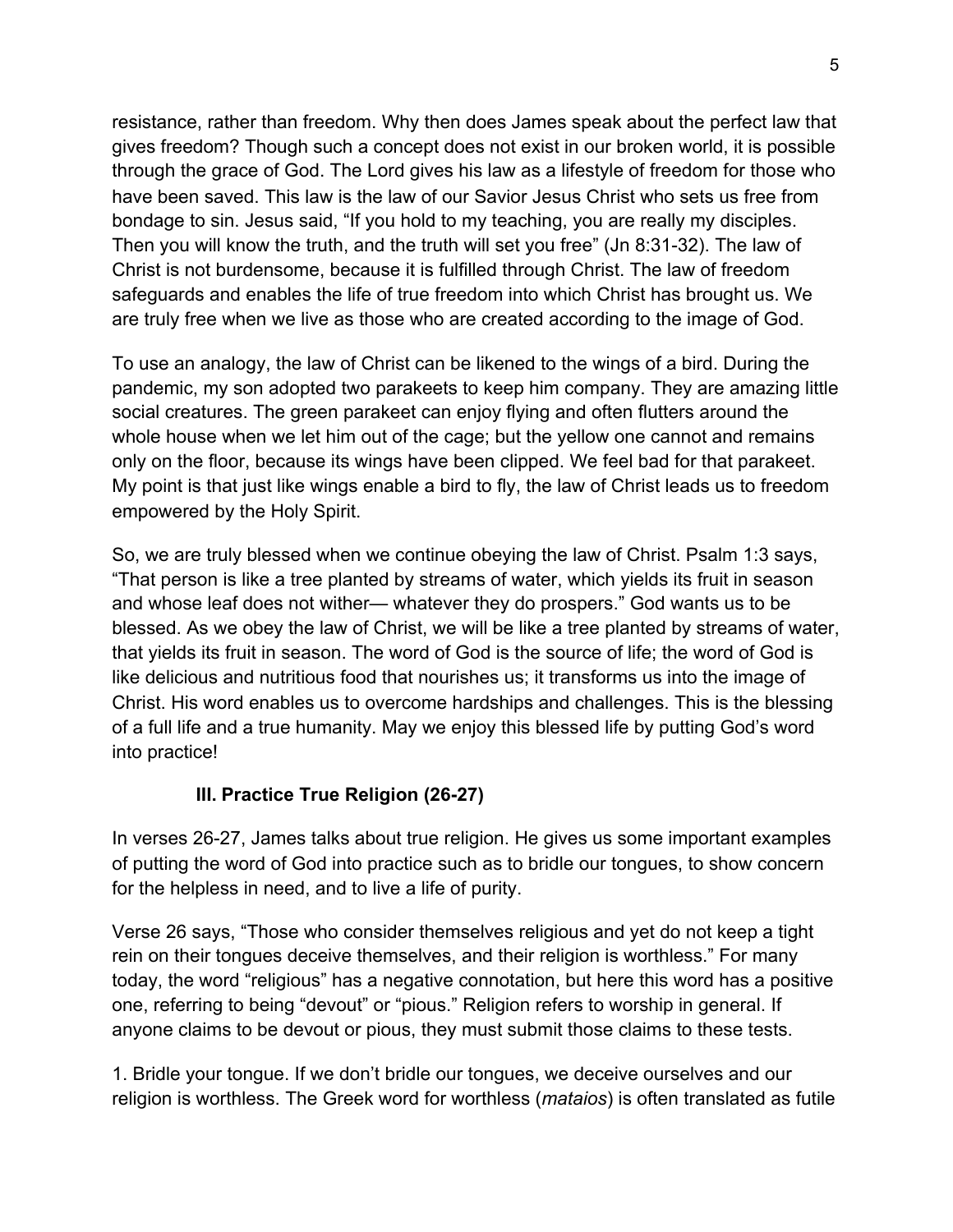or useless, which characterizes idolatry (Ac 14:21; Ro 1:21). If we don't control our tongues, we deceive ourselves, and our religion is no better than idolatry. Do we criticize each other with our tongues? Do we gossip about others, spreading bitterness, and condemning others? How about on social media? Unless the word of God is transmitted in our speech and lives, we are deceiving ourselves regarding our walk with God. If our tongue and speech is not sanctified, our religion is worthless or even idolatrous.

2. Show concern for the helpless in their distress. In the Bible, orphans and widows stand for the most vulnerable in society. God is the defender of the fatherless, widows and foreigners because they are without any protection in society. Believers should look after them in their difficult situation. The Bible is straightforward against the idea of social Darwinism, the survival of the fittest. Do we have eyes to see this? Historically, the church has engaged in caring for the weak in society. May God continue to give us a generous heart to care for the needy and vulnerable.

3. Keep yourself from being polluted by the world. Personal holiness is critical to our Christian life because God is holy. People of this world are lovers of themselves. We are to put off the sin of moral filthiness every day. We are to be devoted to the Lord wholeheartedly.

These examples are not the only marks of true religion, but some of the important examples where we can obey the word of God practically.

Let us examine our lives before God. Is my religion acceptable to God? Or is it worthless, having a form of godliness, but denying its power? The word of God says, **"Do not merely listen to the word, and so deceive yourselves. Do what it says."** True religion is not merely listening to the Word. How much we hear or read or how much we know does not matter to God. You may memorize Bible verses and have Bible Bees from youth. But more important is to trust and love and obey Jesus. What counts before God is acting on what we hear and what we learn. Does this passage challenge you? As for me, I am convicted. I read, study, and teach all the time. What should I do? I should repent and start practicing what I know.

But certainly, we are not encouraged to obey the Word with our own will power. The goal of our Christian life is not to keep many rules or change ourselves into "good" people who live by many rules. We are not changed by rules, but by grace. Our goal is to live in a right relationship with God. He wants our sanctification, which is possible and motivated only by his grace in Jesus. So, I pray that we humbly accept the word of the gospel every day.